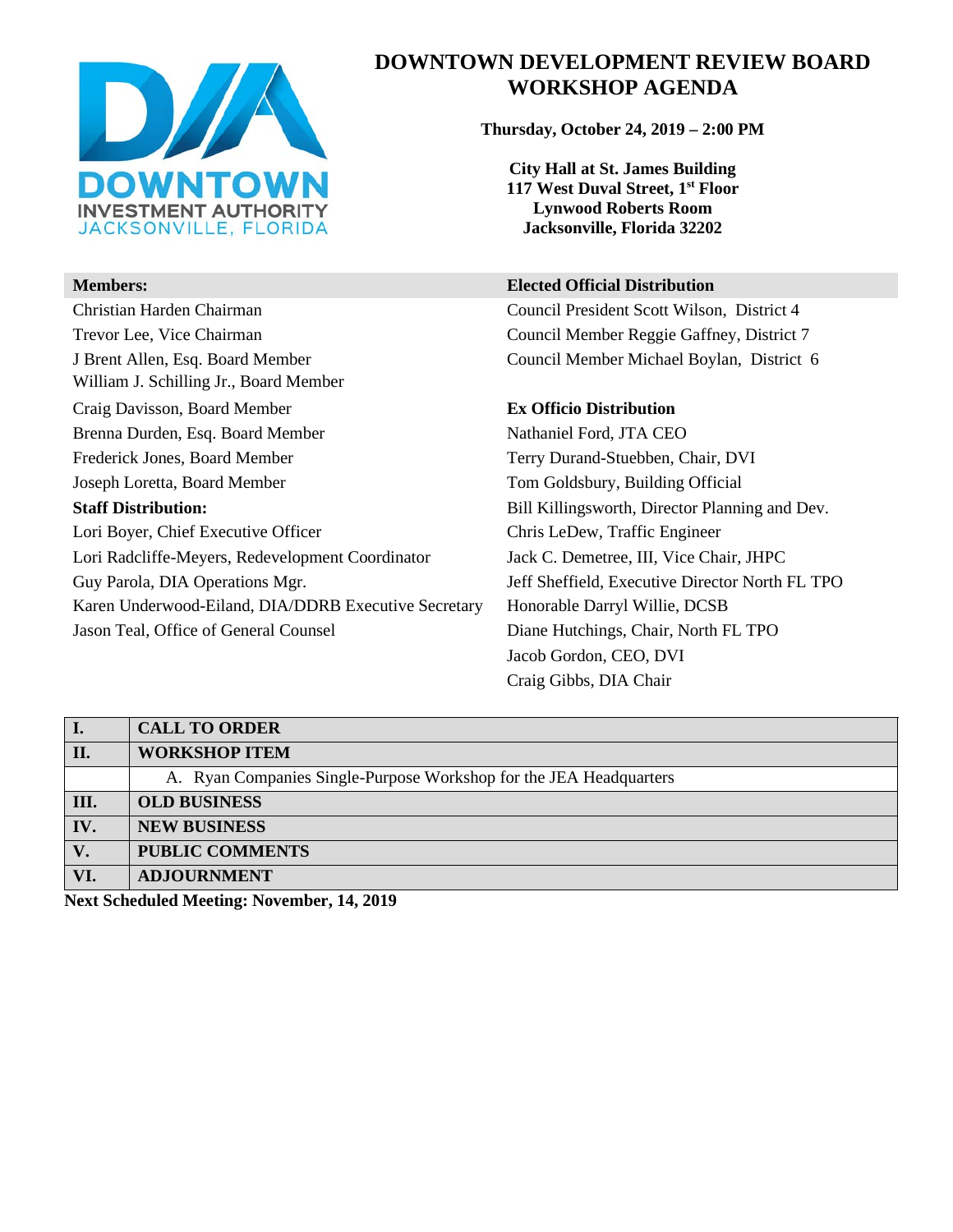

*Thursday, October 24, 2019*

# **MEETING MINUTES**

**Board Members Present:** C. Harden, Chair; B. Schilling; C. Davisson; B. Durden, Esq.; and J. Loretta.

**Board Members Not Present:** J. Brent Allen, Esq.; F. Jones, and T. Lee, Vice Chair

**DIA Staff Present:** Guy Parola, Operations Manager, Lori Radcliffe-Meyers, Redevelopment Coordinator, and Karen Underwood-Eiland, Executive Assistant

**Representing Office of General Counsel: Jason Teal and** Susan Grandin

# **I. CALL TO ORDER**

## **Meeting Convened: 2:00 p.m.**

Chairman Harden called the meeting to order at 2:00 p.m., and the members identified themselves for the record.

# **II. WORKSHOP ITEM**

# **A. RYAN COMPANIES SINGLE-PURPOSE WORKSHOP FOR THE JEA HEADQUARTERS.**

Guy Parola stated that staff met with the applicant and their agent on Monday in preparation for this meeting. A conversation came up at the September  $19<sup>th</sup>$  conceptual review about having a workshop. There seem to be a misunderstanding on Ms. Trimmer's part as to what the retail activation meant incorporated

- How that area on Julia Street will be embraced by the garage.
- The Urban open space surrounding the other portions of the garage.
- There was a particular conversation about the alley between the two buildings where they are setting back inside of it to create a space in there.
- Conversations about the skinning of buildings.

Cyndi Trimmer was present on behalf of the applicant and introduced Mike Harryman, John Paul Bacariza and John Jay with Ryan Companies. A PowerPoint was presented to the Board.

Ms. Trimmer pointed out Board Member Loretta's comment about having greater detail on the site plan and a larger scale, which will be provided at final approval.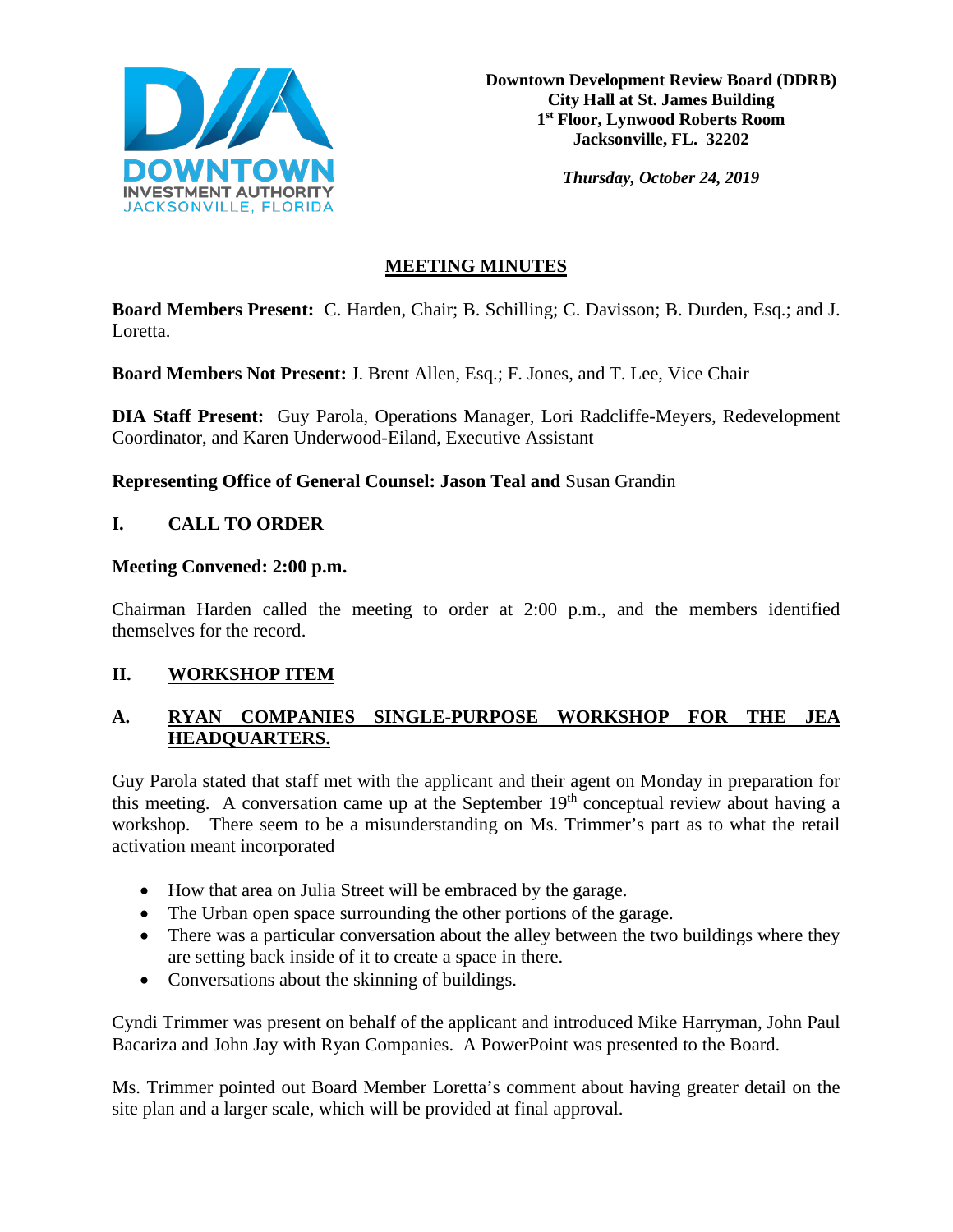Downtown Development Review Board (DDRB) – Workshop Thursday, October 24, 2019 Page 2 of 5 Board Member Loretta stated that he was looking for the portion of the site to have a better understanding. He mentioned having green benches and special paving.

Chairman Harden opened the floor for feedback from the Board.

Board Member Schilling shared that his firm Kimley Horn and Associates, is providing civil engineering services on this project. He will be abstaining from voting, but will answer questions.

- A lot of great work has gone into designing the project.
- The project team has spent countless hours working on this.
- There is a lot of excitement about the way this building has been positioned, so that the entrance really frames the eastern side of the open space in front of the courthouse. Framing the specific part within our downtown.
- He inquired if any deviations will be requested. Ms. Trimmer responded there will be zero deviations.
- He inquired about the buildings color being greyer or more beige? Ryan companies responded that it will be a champagne color and will confirm that with the client to make sure they are accurately showing a color pattern on the building and the renderings. Ms. Trimmer pointed out the intent for final is to have more color samples.
- Retail activation- on the site plan, does not actually show the depth of the retail space that is located in the garage. Ryan companies responded that it was a 60- foot bay comspace. If they remove the 15 feet for a dry bile and walkway, you're looking at about 40, 45 feet for the retail space depth.
- A conversation ensued regarding the entrance to the stairwell on the Northside. The physical door will be located on Monroe Street.

Guy Parola stated that the corner location of Adams Street was one hundred percent retail. Cyndi Trimmer stated that they were focusing on putting the activation on the street front on the side of Julia Street. The street front on Adams Street will be for the main pedestrian entrance for the building itself. They reviewed context of what was around the building when programming the spaces, so that they avoided creating dead corridor against the dead corridor.

Board Member Schilling understood from the presentation that all of the retail access will be from Julia Street. Ryan Companies commented unless if a JEA gym entrance through the secured parking area. There will be doors on the street in the final plan. Ms. Trimmer stated the code contemplates activated to mean the types of uses that are being programmed in that space.

Board Member Davisson commented that they have opportunity to put storefront on Adams Street as well as Monroe, if the tenant wants doors there. Ms. Trimmer responded that there would be occupied space.

Board Member Schilling shared final thoughts on the retail space, when returning back for the final he wanted some certainty that what the plan activation is has enough depth provided in the spaces shown. Ms. Trimmer reported that she was confident in the company hired by JEA to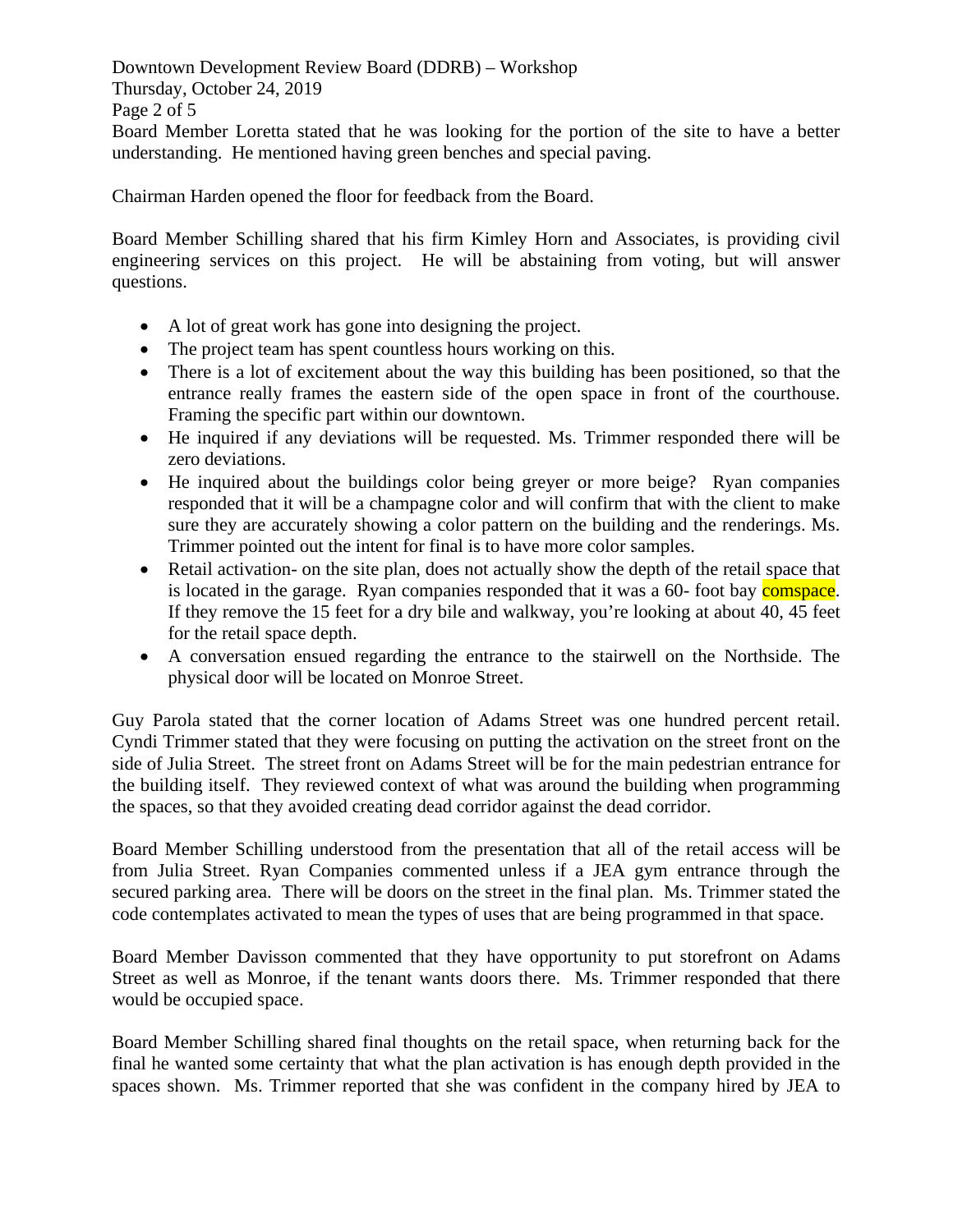Downtown Development Review Board (DDRB) – Workshop Thursday, October 24, 2019 Page 3 of 5 plan those spaces and it has not been any point of concern what-so-ever from the company that was hired to plan those spaces for that.

Board Member Durden requested them to show the depth on the drawing at final approval. Ryan Companies agreed to do so.

Board Member Schilling asked the applicant to describe a little bit more on the courtyard between the buildings. It appears that there will be some sort of access whether a door or a gate from the public to the private. Ms. Trimmer responded that it is not one-hundred percent certain that there will be access from the exterior courtyard spaces. Ms. Trimmer mentioned that the interior courtyard space was one of the core concepts that JEA wanted to create, for their employees. JEA wants to provide a lot of open air light access to that type of enmity for their employees. Ryan companies reported that the employees will park on floor as 239, go down in the elevator to the elevator lobby on the first floor of the parking garage and enter the secured courtyard area that the employees only would use and walk down a covered walkway or some sort to gain access into the building.

Board Member Durden inquired about the design of the garages and asked them to explain the necessity for having the access on Monroe and Adams. Ryan Companies stated a traffic plan was submitted to the City of Jacksonville. They can provide the traffic report as part of the plan. Board Member Durden stated that it really impacts the design. She addressed her struggles with parking garages. She would like our City to have aesthetic garages and would like to understand the color for final approval. She requested the applicant to explore some kind of green wall aspect because it goes well with the openness on the corner of Adams and Pearl Street. She congratulated the applicant of the depth of Monroe, Adams and Pearl Street walkability and encouraged them to contact David Engdahl for some public arts. She reiterated that there will be access points along the Julia Street side.

Board Member Loretta highly commended Ryan Companies for doing a great job. He wanted to confirm Ryan Companies as the architect and the developer. He requested a survey for final and wouldn't mind reviewing a site plan super imposed on top of the existing survey. He would love to see one parking in the middle of Julia Street with a decent sized tree. Everything looks suburban at the intersection and not really exuding an urban environment at the corners. That whole section needs to have much more thought by involving Kimberly Horn for development in this project, that way some of the things can be resolved.

Board Member Davisson reported the challenges on the site. He inquired about the screens on the buildings. He stated the building was bland and echoed Board Member Durden's recommendation of materials and colors. Chairman Harden pointed out that the architecture needed real life photo to give the members a sense of contexts. Color or green wall or some type of element that makes sense to give a little bit more character.

Board Member Davisson commented about the Adams Street corner. He recommended putting a little bit of energy in that corner. He suggested closing up Monroe Street for a pedestrian walkway to the Federal courthouse all of the way from Hemming Plaza. There is an opportunity to do something with trees and shade to amp it up more on all four sides. Board Member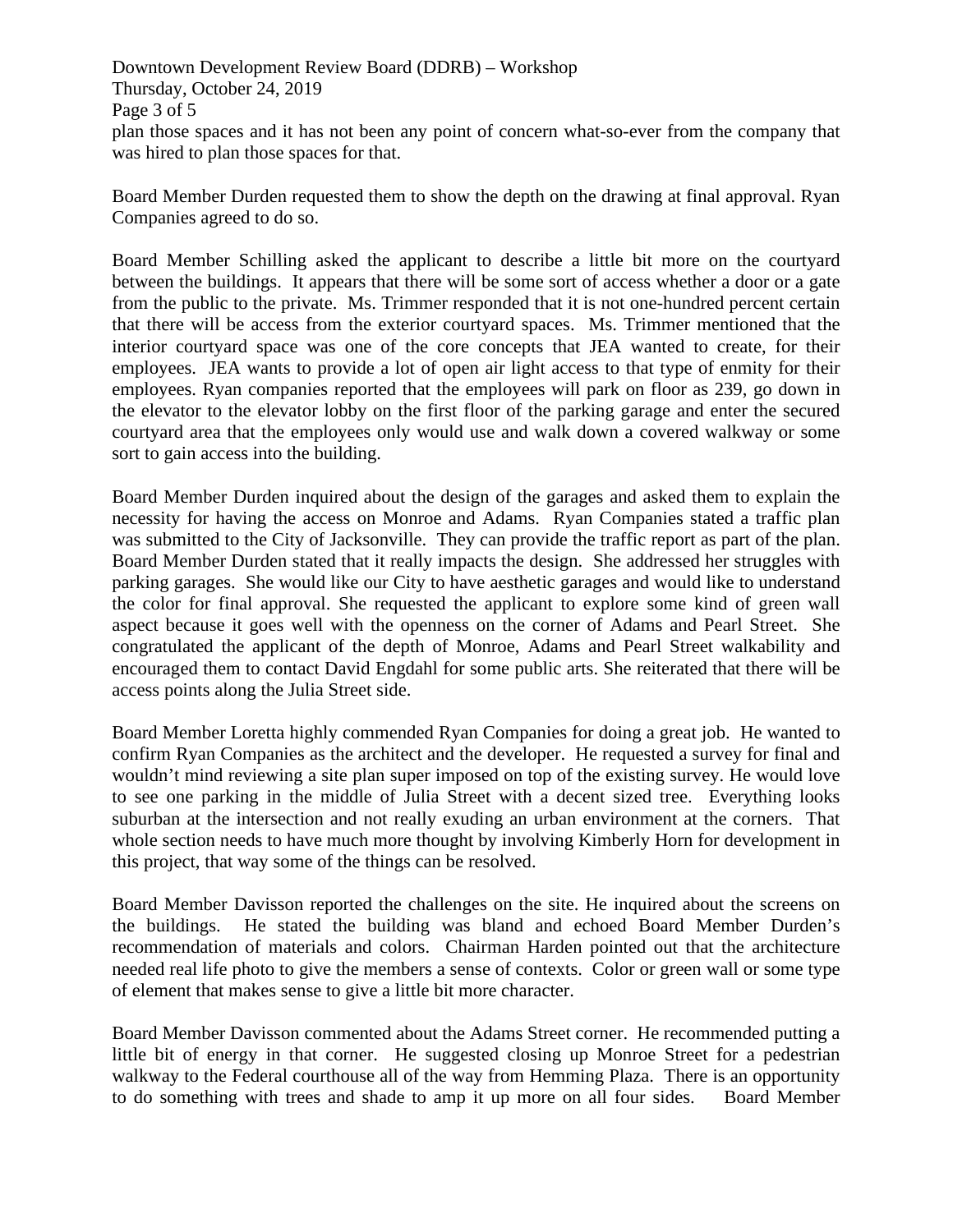Downtown Development Review Board (DDRB) – Workshop Thursday, October 24, 2019 Page 4 of 5

Davisson noted that the streetscape and lighting in the garage needs to be discussed at the final. These are not cost prohibited and simple to address. He requested the applicant to provide street furniture, paving patterns on the street small spaces for final review. He mentioned fifty foot depth of the retail was good.

Chairman Harden noted that those were good comments. He pointed out that this building is going to set the tone and wanted to make sure it's done well. He recommended finding some way to get the garage the treatments from the comments that were provided. He also mentioned having a real photo of the treatment for the areas around the garage. The metal screen system type one is hard to get the sense of what that is, it could look really nice, and it could look what the building across the street has. He thinks it's trying to achieve some level of transparency but from a secure standpoint, he is trying to understand that a little bit better. It does cover a lot of ground around the sides that don't have the retail and it will be helpful to see.

Chairman Harden asked the board if they had any questions for the applicant from the feedback provided that might give additional clarification?

Board Member Schilling shared one more idea and asked the applicant to show the slide that shows the little pocket movement space. He mentioned currently everything was a little pocket open space tucked in behind the front plain of the building. It may be an opportunity to turn the corner and come out with some greenery by the bench or furnishings are going to be located. If he was at those corners, either into the building or the garage, and he is looking down the street, he sees something there that looks inviting. Board Member Loretta agreed and stated if it can get to the next pedestrian level.

Board Member Durden asked the applicant to bring back the corner perspectives on Julia and Adams Street for each of the corners. Ryan Companies agreed and stated they could add more perspective use of Julia Street and the entrance into the storefront off of Julia Street.

Ms. Trimmer requested clarification of the intent is to use a space for public art, should they show on the final plans. Some sort of art there is not tied to necessarily author to have, but show something there so you know they're going to use that space for public art. Board Member Durden suggested a flex space that could be public art or landscape.

# **III. OLD BUSINESS**

NONE

# **IV. NEW BUSINESS**

**NONE** 

# **V. ADJOURNMENT**

There being no further business, Chairman Harden adjourned the meeting at approximately 3:10 P.M.